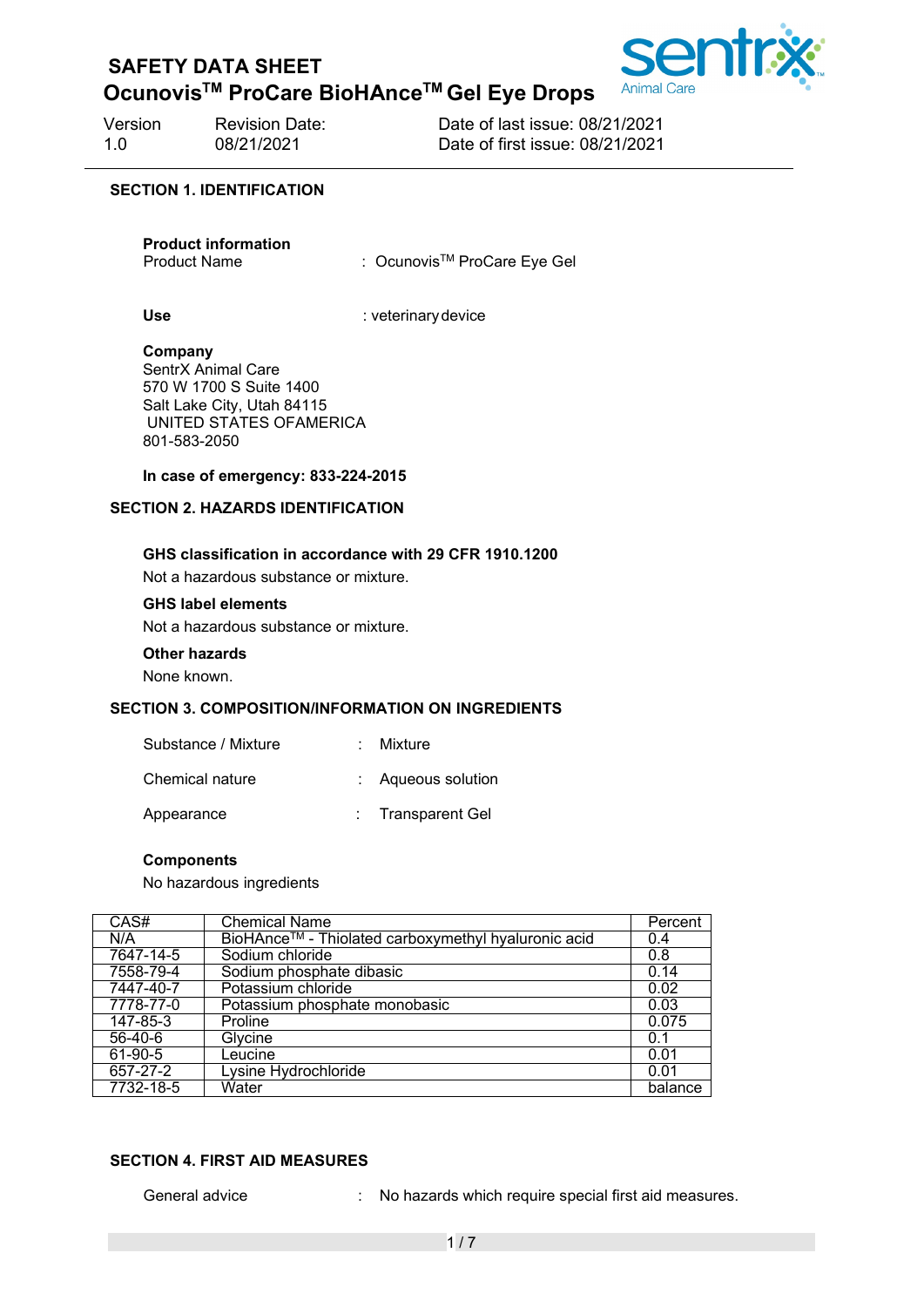# **SAFETY DATA SHEET OcunovisTM ProCare BioHAnceTM Gel Eye Drops**



| Version<br>1.0     | <b>Revision Date:</b><br>08/21/2021                    |    | Date of last issue: 08/21/2021<br>Date of first issue: 08/21/2021                                 |
|--------------------|--------------------------------------------------------|----|---------------------------------------------------------------------------------------------------|
| Notes to physician |                                                        | t. | No information available.                                                                         |
| If inhaled         |                                                        | ÷  | Not an expected entry route.                                                                      |
| If swallowed       |                                                        |    | No hazards which require special first aid measures.                                              |
|                    |                                                        |    | In case of accidental ingestion, contact your regional poison<br>center or physician immediately. |
| delayed            | Most important symptoms<br>and effects, both acute and |    | : No information available.                                                                       |
|                    | In case of skin contact                                |    | If skin reactions occur, contact a physician.                                                     |
|                    | In case of eye contact                                 |    | Flush eyes with water as a precaution.                                                            |

#### **SECTION 5. FIREFIGHTING MEASURES**

| Suitable extinguishing media :            | Use water spray, alcohol-resistant foam, dry chemical or car-<br>bon dioxide.                      |
|-------------------------------------------|----------------------------------------------------------------------------------------------------|
| Unsuitable extinguishing<br>media         | : High volume water jet                                                                            |
| Specific hazards during fire-<br>fighting | $\therefore$ Fire may cause evolution of:<br>Carbon monoxide (CO)<br>Carbon dioxide (CO2)          |
| Further information                       | : Prevent fire extinguishing water from contaminating surface<br>water or the ground water system. |
| for firefighters                          | Special protective equipment : In the event of fire, wear self-contained breathing apparatus.      |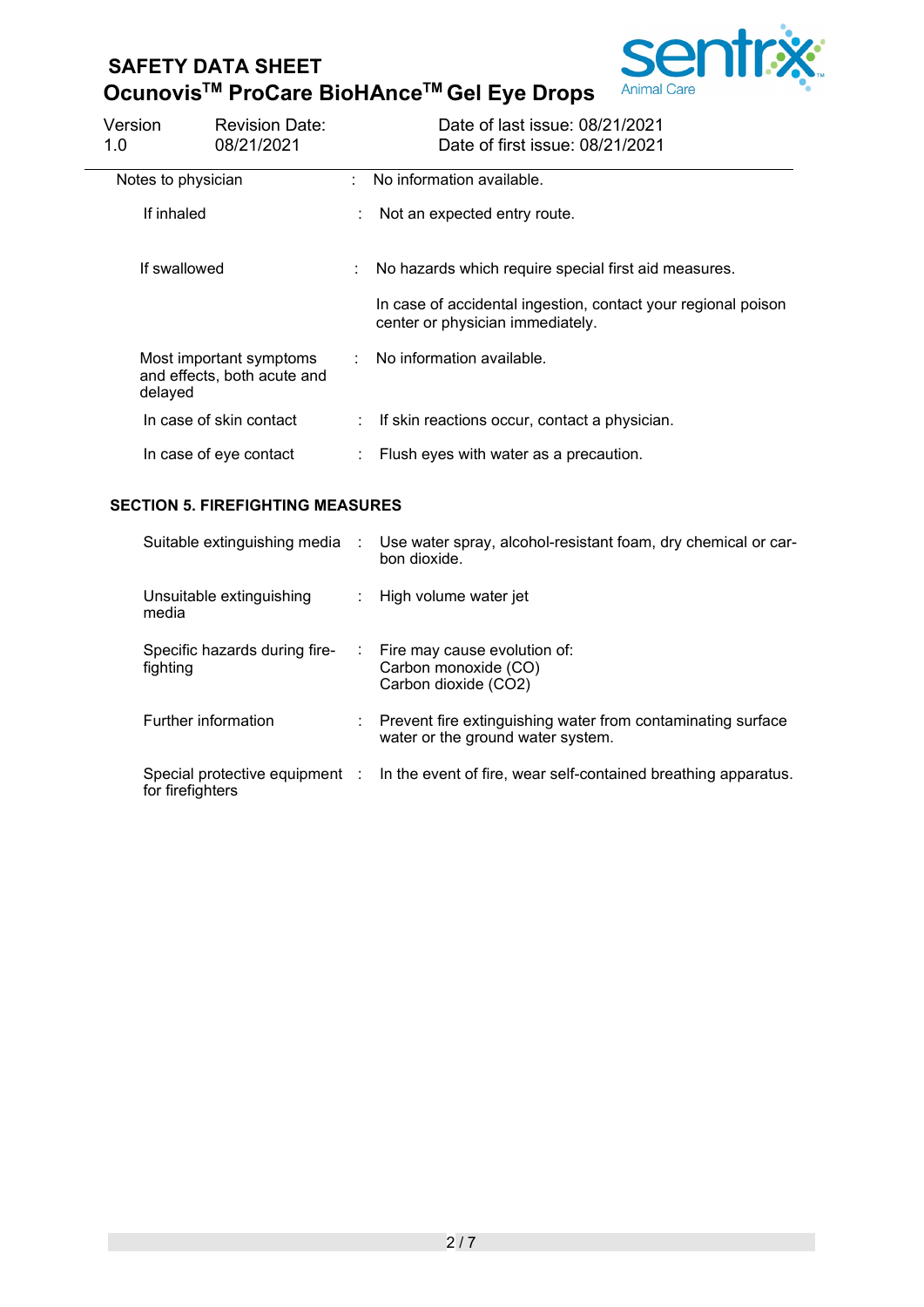## **SAFETY DATA SHEET OcunovisTM ProCare BioHAnceTM Gel Eye Drops**



Version Revision Date: Date of last issue: 08/21/2021<br>1.0 08/21/2021 Date of first issue: 08/21/2021

Date of first issue: 08/21/2021

#### **SECTION 6. ACCIDENTAL RELEASE MEASURES**

| Personal precautions, protec-:<br>tive equipment and emer-<br>gency procedures |  | Use personal protective equipment.<br>No special precautions required.                                                                                                                  |  |  |
|--------------------------------------------------------------------------------|--|-----------------------------------------------------------------------------------------------------------------------------------------------------------------------------------------|--|--|
| Methods and materials for<br>containment and cleaning up                       |  | Cover spilled product with liquid-binding material (sand, silica<br>gel, acid binder, universal binder, hybilat). Take up mechani-<br>cally and fill into labeled, closable containers. |  |  |
| SECTION 7. HANDLING AND STORAGE                                                |  |                                                                                                                                                                                         |  |  |

| fire and explosion          | Advice on protection against : No special protective measures against fire required. |
|-----------------------------|--------------------------------------------------------------------------------------|
| Advice on safe handling     | No special handling procedures required.                                             |
| Conditions for safe storage | Store at temperatures and conditions as indicated on the<br>product label.           |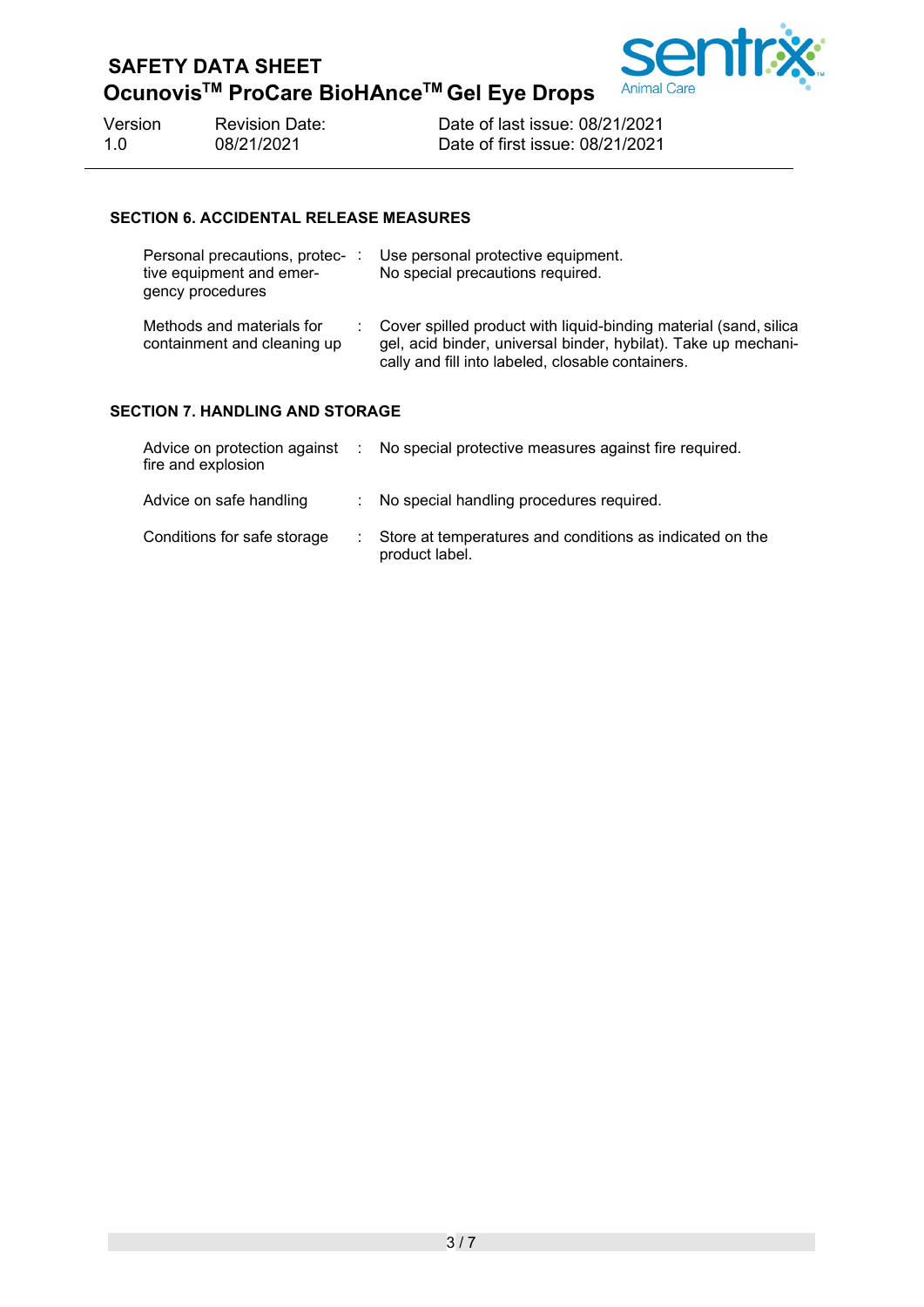## **OcunovisTM ProCare BioHAnceTM Gel Eye Drops**



Version Revision Date: Date of last issue: 08/21/2021 1.0 08/21/2021 Date of first issue: 08/21/2021

#### **SECTION 8. EXPOSURE CONTROLS/PERSONAL PROTECTION**

### **Components with workplace control parameters** Contains no substances with occupational exposure limit values. **Personal protective equipment**

| Respiratory protection      | Not required                                                                        |
|-----------------------------|-------------------------------------------------------------------------------------|
| Hand protection<br>Material | Chemically resistant gloves.                                                        |
| Remarks                     | : None required for consumer use of this product.                                   |
| Eye protection              | Safety glasses with side-shields<br>None required for consumer use of this product. |
| Protective measures         | Local/general ventilation<br>Please consult label for end-user requirements.        |

#### **SECTION 9. PHYSICAL AND CHEMICAL PROPERTIES**

| Appearance                | t. | gel                           |
|---------------------------|----|-------------------------------|
| Colour                    |    | Clear, colorless              |
| рH                        |    | : $7.3 - 7.5$ (77 °F / 25 °C) |
| Density                   |    | 1 $g/cm3$                     |
| Solubility                | t. | Soluable in water             |
| Auto-ignition temperature |    | : No data available           |
| Decomposition temperature |    | : No data available           |
| Oxidizing properties      | t. | No data available             |
| Minimum ignition energy   |    | : No data available           |
|                           |    |                               |

#### **SECTION 10. STABILITY AND REACTIVITY**

| Reactivity                                                  | No data available                            |
|-------------------------------------------------------------|----------------------------------------------|
| Chemical stability                                          | Stable for 3 years at room temperature       |
| Possibility of hazardous reac- : No data available<br>tions |                                              |
| Conditions to avoid                                         | No data available                            |
| Incompatible materials                                      | Oxidizing agents                             |
| Hazardous decomposition<br>products                         | Carbon monoxide (CO)<br>Carbon dioxide (CO2) |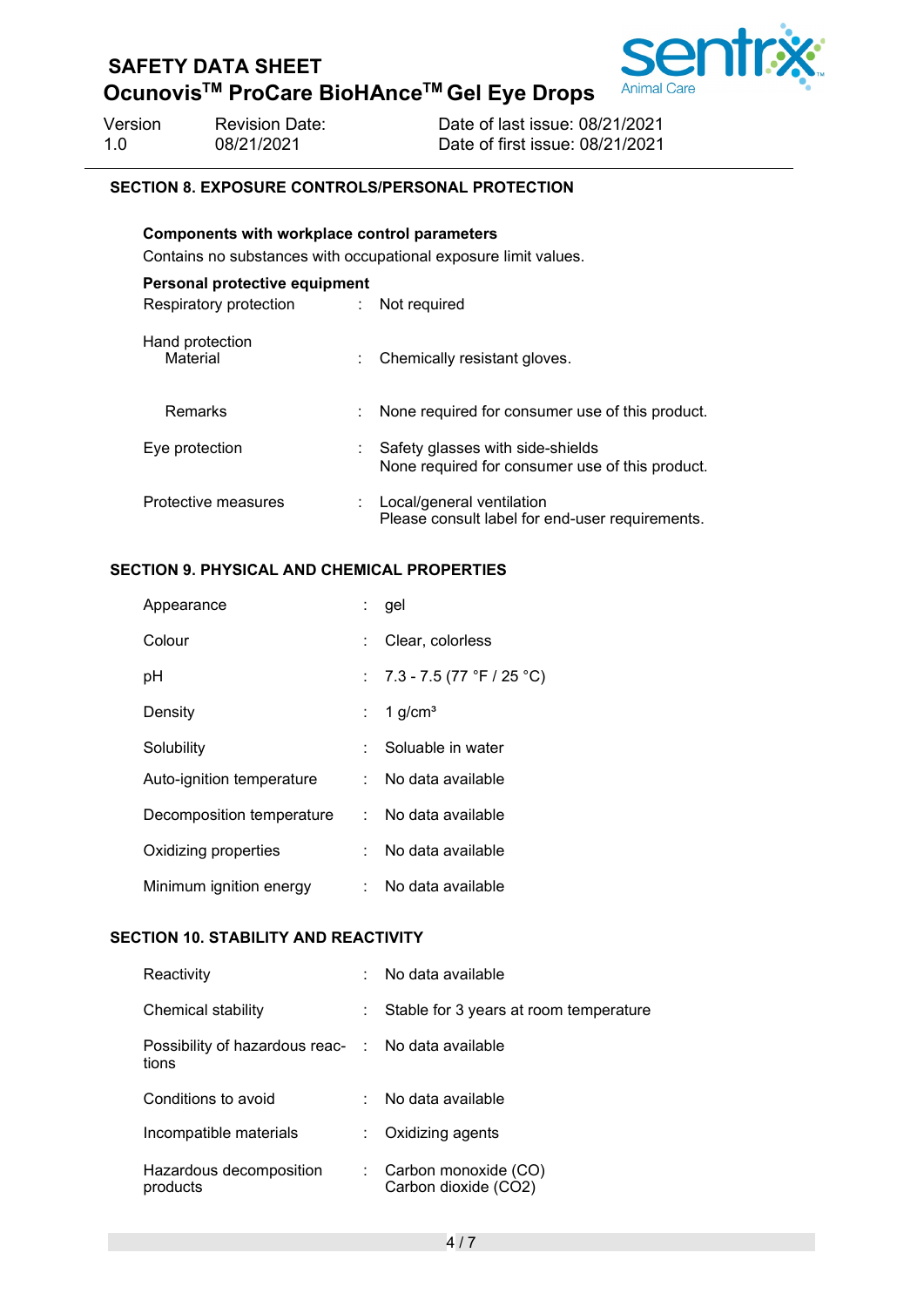

**OcunovisTM ProCare BioHAnceTM Gel Eye Drops**

| Version | <b>Revision Date:</b> |
|---------|-----------------------|
| -1.0    | 08/21/2021            |

Date of last issue: 08/21/2021 Date of first issue: 08/21/2021

#### **SECTION 11. TOXICOLOGICAL INFORMATION**

| <b>Acute toxicity</b>                  |                                                                                                                                                            |  |  |
|----------------------------------------|------------------------------------------------------------------------------------------------------------------------------------------------------------|--|--|
| <u>Product:</u><br>Acute oral toxicity | : Acute toxicity estimate $(ATE)$ : 39,900 mg/kg                                                                                                           |  |  |
|                                        | Method: Calculation method                                                                                                                                 |  |  |
| Carcinogenicity                        |                                                                                                                                                            |  |  |
| <b>IARC</b>                            | No component of this product present at levels greater than or equal to 0.1% is<br>identified as probable, possible or confirmed human carcinogen by IARC. |  |  |
| <b>OSHA</b>                            | No component of this product present at levels greater than or equal to 0.1% is<br>on OSHA's list of regulated carcinogens.                                |  |  |
| <b>NTP</b>                             | No component of this product present at levels greater than or equal to 0.1% is<br>identified as a known or anticipated carcinogen by NTP.                 |  |  |

#### **SECTION 12. ECOLOGICAL INFORMATION**

| <b>Ecotoxicity</b><br>No data available                   |                                                        |
|-----------------------------------------------------------|--------------------------------------------------------|
| Persistence and degradability<br>No data available        |                                                        |
| <b>Bioaccumulative potential</b><br>No data available     |                                                        |
| <b>Mobility in soil</b><br>No data available              |                                                        |
| Other adverse effects                                     |                                                        |
| <u>Product:</u><br>Additional ecological infor-<br>mation | : Do not allow to enter surface waters or groundwater. |

#### **SECTION 13. DISPOSAL CONSIDERATIONS**

| <b>Disposal methods</b> |                                                                                                                                                                                                                                                      |
|-------------------------|------------------------------------------------------------------------------------------------------------------------------------------------------------------------------------------------------------------------------------------------------|
| Waste from residues     | If discarded in its purchased form, this product would not be a<br>hazardous waste either by listing or by characteristic.                                                                                                                           |
|                         | However, under RCRA, it is the responsibility of the product<br>user to determine at the time of disposal, whether a material<br>containing the product or derived from the product should be<br>classified as a hazardous waste. (40 CFR 261.20-24) |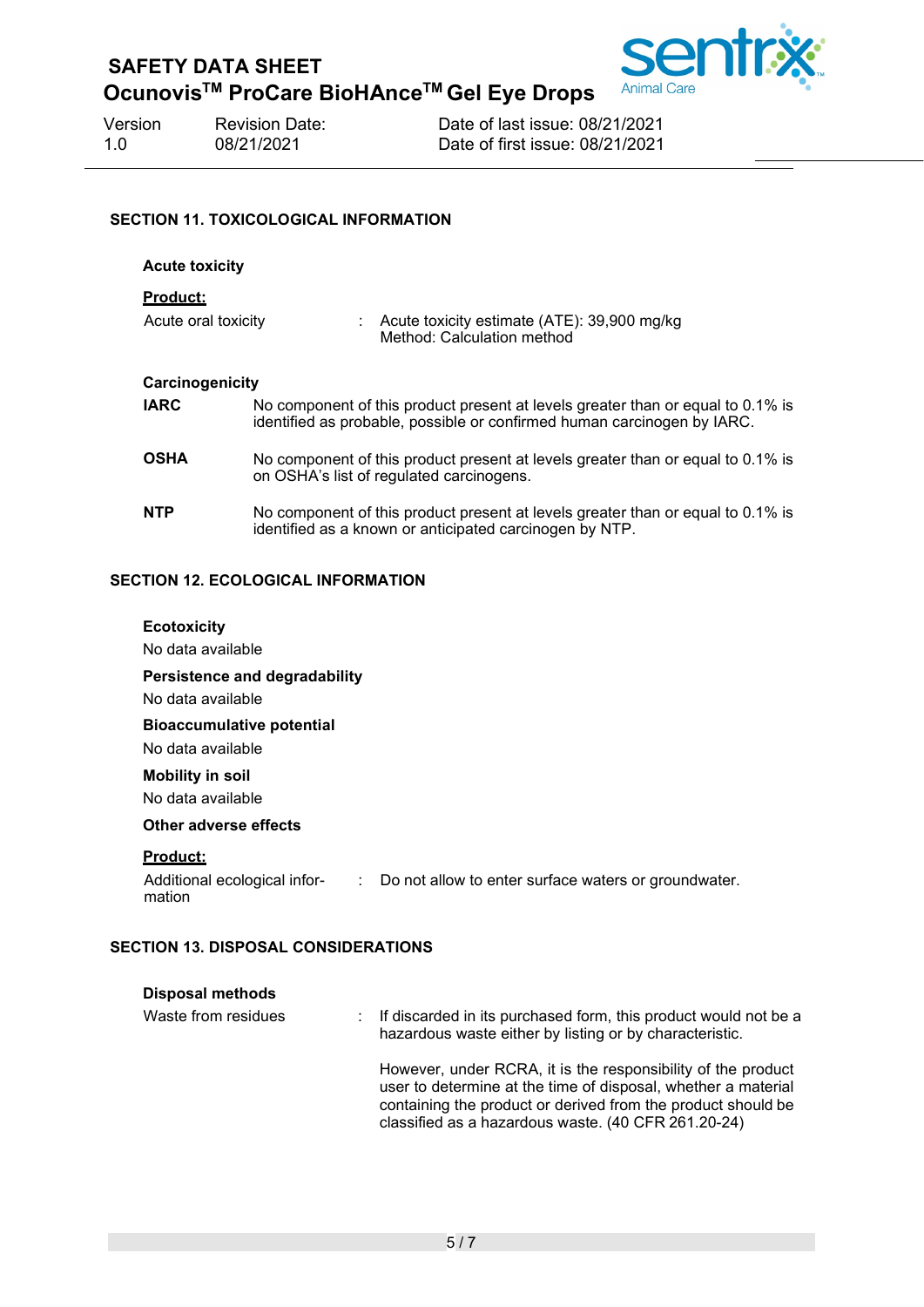## **OcunovisTM ProCare BioHAnceTM Gel Eye Drops**

Version Revision Date: Date of last issue: 08/21/2021 1.0 08/21/2021 Date of first issue: 08/21/2021

#### **SECTION 14. TRANSPORT INFORMATION**

**US Land transport (CFR) Non-regulated**

**Sea transport (IMDG) Non-regulated**

**Air transport (IATA) Non-regulated**

#### **SECTION 15. REGULATORY INFORMATION**

#### **EPCRA - Emergency Planning and Community Right-to-Know Act**

#### **CERCLA Reportable Quantity**

This material does not contain any components with a CERCLA RQ.

#### **SARA 304 Extremely Hazardous Substances Reportable Quantity**

This material does not contain any components with a section 304 EHS RQ.

#### **SARA 302 Extremely Hazardous Substances Threshold Planning Quantity**

This material does not contain any components with a section 302 EHS TPQ.

| SARA 311/312 Hazards | : No SARA Hazards                                                                                                                                                                         |
|----------------------|-------------------------------------------------------------------------------------------------------------------------------------------------------------------------------------------|
| <b>SARA 313</b>      | : This material does not contain any chemical components with<br>known CAS numbers that exceed the threshold (De Minimis)<br>reporting levels established by SARA Title III, Section 313. |

#### **Clean Air Act**

This product neither contains, nor was manufactured with a Class I or Class II ODS as defined by the U.S. Clean Air Act Section 602 (40 CFR 82, Subpt. A, App.A + B).

This product does not contain any hazardous air pollutants (HAP), as defined by the U.S. Clean Air Act Section 112 (40 CFR 61).

This product does not contain any chemicals listed under the U.S. Clean Air Act Section 112(r) for Accidental Release Prevention (40 CFR 68.130, Subpart F).

This product does not contain any chemicals listed under the U.S. Clean Air Act Section 111 SOCMI Intermediate or Final VOC's (40 CFR 60.489).

#### **Clean Water Act**

This product does not contain any Hazardous Substances listed under the U.S. CleanWater Act, Section 311, Table 116.4A.

The following Hazardous Chemicals are listed under the U.S. CleanWater Act, Section 311, Table 117.3:

Sodium Phosphate Dibasic 7558-79-4 0.1399 %

This product does not contain any toxic pollutants listed under the U.S. Clean Water Act Section 307